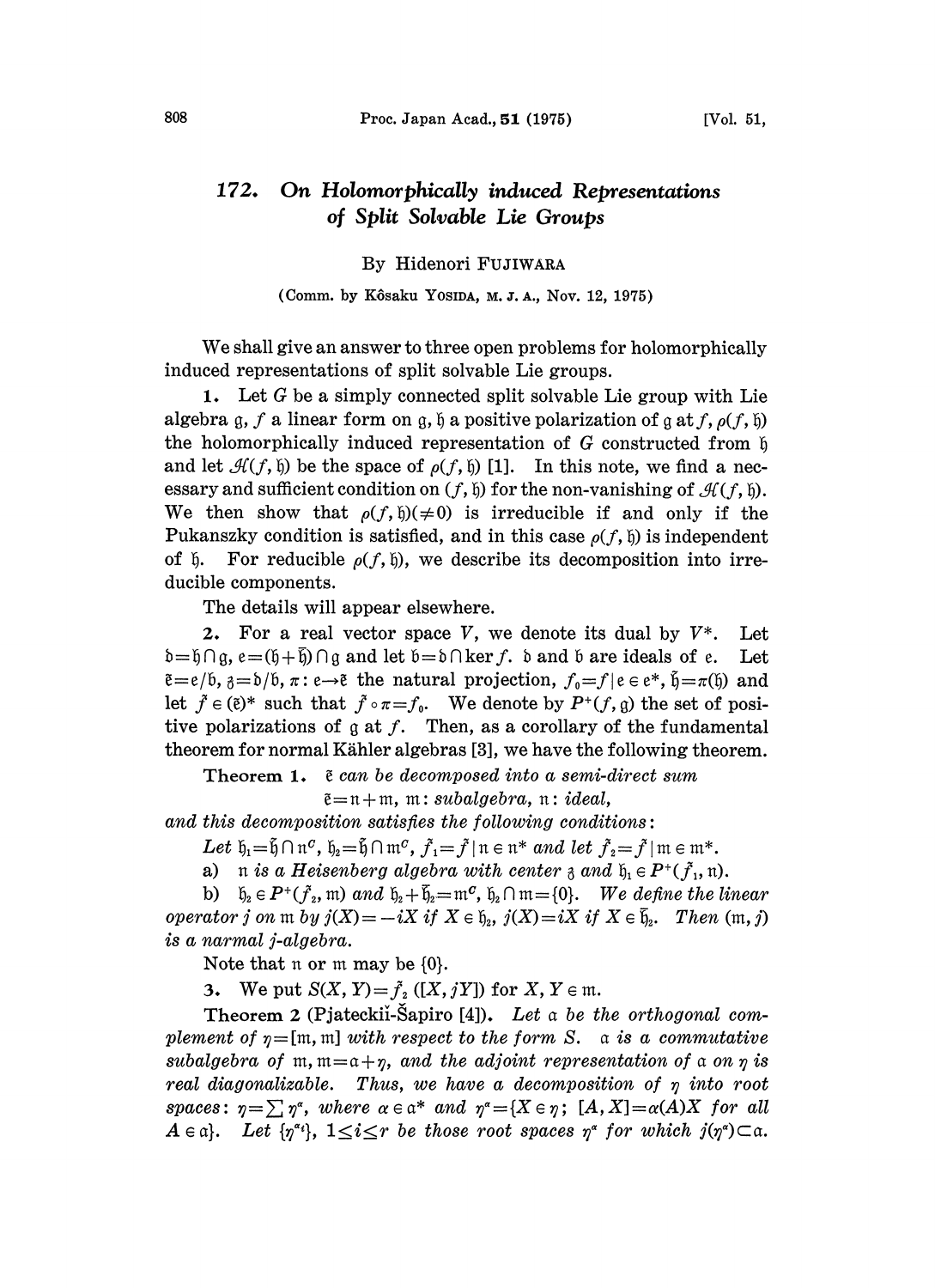Then dim  $\eta^{a_i}=1$  and  $r=\dim \alpha$  (r is called the rank of m). If we order  $\alpha_1, \cdots, \alpha_r$  in an appropriate way, then all the other roots are of the form

$$
1/2(\alpha_m+\alpha_k), \quad 1/2(\alpha_m-\alpha_k), \qquad 1\leq k\leq m\leq r,
$$
  
\n
$$
1/2\alpha_k, \qquad 1\leq k\leq r
$$
  
\n*(not all possibilities need occur).* Let  $H_0=\alpha+\sum_{m\geq k} \eta^{1/2(\alpha_m-\alpha_k)}, H_{1/2}=\sum_{m\geq k} \eta^{1/2\alpha_k},$   
\n $H_1=\sum_{m\geq k} \eta^{1/2(\alpha_m+\alpha_k)} \text{ and let } U_i \text{ be the nonzero element of } \eta^{\alpha_i} \text{ such that}$   
\n $[jU_i, U_i]=U_i.$  We put  $s=\sum_{i=1}^r U_i$ . Then  $\alpha_k(jU_i)=\delta_{k,i}$ , Ad  $js|H_0=0$ ,  
\nAd  $js|H_{1/2}=1/2$  Id, Ad  $js|H_1=\text{Id}, j(\eta^{1/2(\alpha_m-\alpha_k)})=\eta^{1/2(\alpha_m+\alpha_k)} \text{ for } m>k, j(\eta^{1/2\alpha_k})$   
\n $=\eta^{1/2\alpha_k} \text{ and } jX=[s, X] \text{ for } X \in H_0.$ 

4. We keep the notations of Theorems 1 and 2. We put  $L_i$  $\eta^{1/2(\alpha_j-\alpha_i)}, L_i'=\sum_{i\geq 1}\eta^{1/2(\alpha_i-\alpha_j)}, \ \ p_i=\dim L_i', \ \ q_i=\dim L_i, \ \ r_i=\dim \eta^{1/2\alpha_i}, \ f_i$  $=j_2(U_i)$  and  $W=\ker \tilde{f}_1\subset \mathfrak{n}$ . Then, W is stable by  $ad_{\mathfrak{n}}$  m,  $ad_{\mathfrak{n}}$  a is real diagonalizable and W can be decomposed into root spaces  $W^{\beta}$  with roots of the form  $\beta = \pm \frac{\alpha_i}{2}$ , 0 (not all possibilities need occur). We put  $t_i = \dim W^{\alpha_i/2}.$ 

The non-vanishing of  $\mathcal{H}(f, \mathfrak{h})$  is related to the existence of nonzero holomorphic functions on some Siegel domain which belong to the  $L_{2}$ space with respect to some Radon measure, and the following theorem is based on the results of H. Rossi and M. Vergne on normal  $j$ -algebras [5].

Theorem 3.  $\mathcal{H}(f, \mathfrak{h})\neq\{0\}$  if and only if  $-2f_i-(p_i+1+1/2(q_i+r_i+t_i))>0$   $1\leq i\leq r$ .

5. G acts on  $g^*$  by the coadjoint representation and thus we have<br>orbit space  $g^*/G$ . We denote by  $0(f)$  the orbit through f. For the orbit space  $\mathfrak{g}^*/G$ . We denote by  $0(f)$  the orbit through f. For each orbit  $\omega \in \mathfrak{g}^*/G$ , we denote by  $\rho(\omega)$  the equivalence class of irreducible unitary representations of G associated to  $\omega$  in the sense of Kirillov-Bernat. We put  $D = \exp \delta$  and, for each subspace a of g, put  $a^{\perp} = \{g \}$  $\in$  g<sup>\*</sup>;  $g | \alpha = 0$ . We say that  $\beta$  satisfies the Pukanszky condition if  $D.f = f + e^{\perp}$ .

Theorem 4. Suppose  $\mathcal{H}(f, \mathfrak{h}) \neq \{0\}$ . Then  $\rho(f, \mathfrak{h})$  is irreducible if and only if  $\mathfrak h$  satisfies the Pukanszky condition. In this case  $\rho(f, \mathfrak h)$  $\in \hat{\rho}(0(f))$ . In particular,  $\rho(f, \mathfrak{h})$  is independent of  $\mathfrak{h}$ .

The essential part of the proof consists in showing that if  $\mathfrak h$  satisfies the Pukanszky condition,  $\rho(f, \mathfrak{h}) \in \rho(0(f))$ . To prove this we proceed by induction on dim  $g$  and the proof of the theorem in [2] remains valid except for the case:  $e = g$  and there is no ideal  $a \neq \{0\}$  in g such that  $f(a)=0$ . In this case we choose some  $f' \in 0(f) \subset g^*$  and some which also satisfies the Pukanszky condition and  $e' = (h' + \bar{h}')$ which also satisfies the Pukanszky condition and  $e' = (\mathfrak{h}' + \mathfrak{h}') \cap \mathfrak{g} \subseteq \mathfrak{g}$ . We